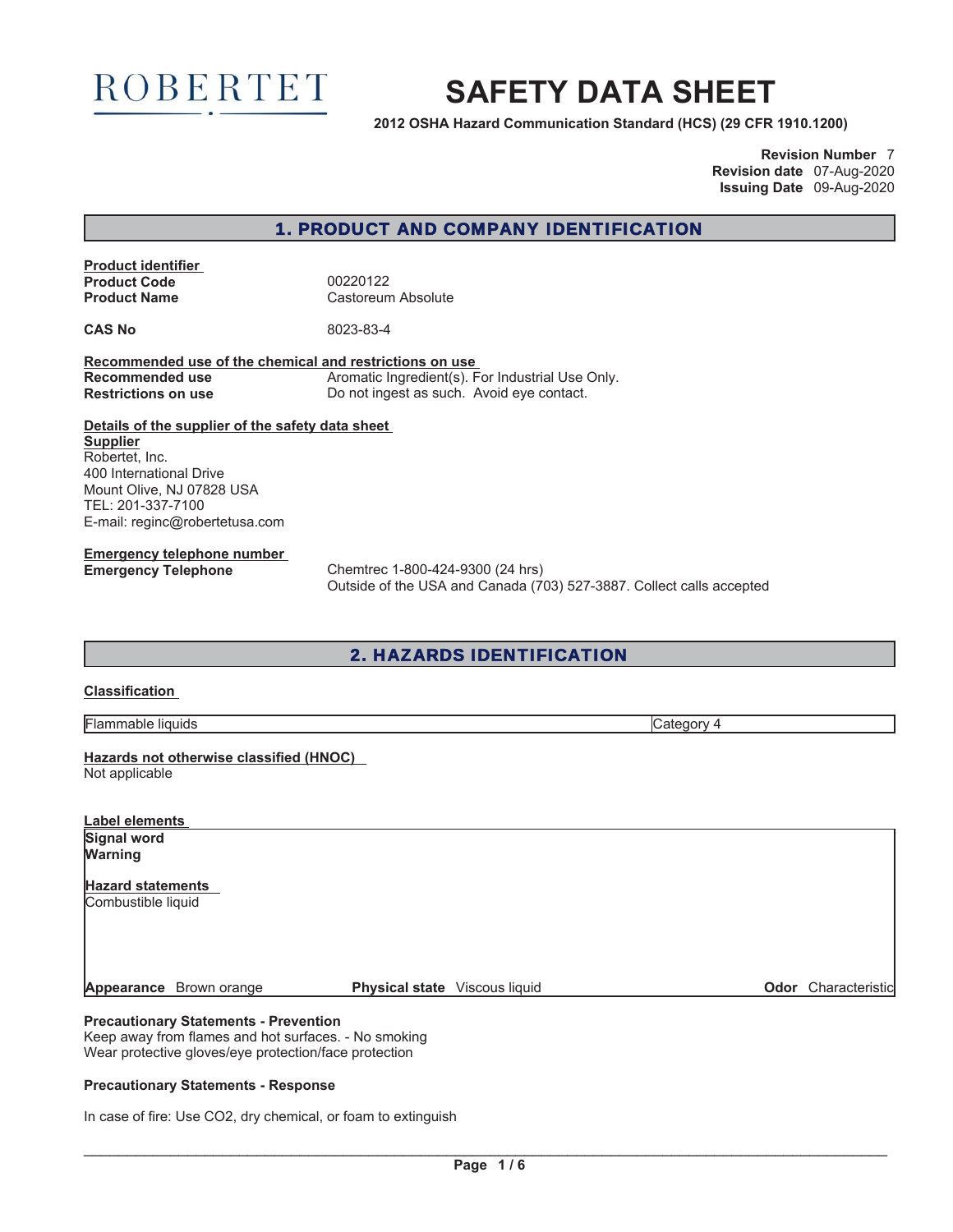## **Precautionary Statements - Storage**

Store in a well-ventilated place. Keep cool

## **Precautionary Statements - Disposal**

Dispose of contents/container to an approved waste disposal plant

#### **Other information**

No information available.

## 3. COMPOSITION/INFORMATION ON INGREDIENTS

\_\_\_\_\_\_\_\_\_\_\_\_\_\_\_\_\_\_\_\_\_\_\_\_\_\_\_\_\_\_\_\_\_\_\_\_\_\_\_\_\_\_\_\_\_\_\_\_\_\_\_\_\_\_\_\_\_\_\_\_\_\_\_\_\_\_\_\_\_\_\_\_\_\_\_\_\_\_\_\_\_\_\_\_\_\_\_\_\_\_\_\_\_

| <b>Chemical name</b> | $\bigcap$ AS No       | Weiaht-% | <b>GHS Classification</b>     |
|----------------------|-----------------------|----------|-------------------------------|
| Ethyl alcohol        | 64-<br>$-4$<br>$\sim$ | 5.C      | 2(H225)<br>$F$ lam.<br>Lia. 2 |
|                      |                       |          | Eye Irrit. 2A (H319)          |

\*The exact percentage (concentration) of composition has been withheld as a trade secret.

## 4. FIRST AID MEASURES

#### **Description of first aid measures**

| <b>Inhalation</b>                                           | Remove to fresh air.                                                                                                                                                                                                                      |  |
|-------------------------------------------------------------|-------------------------------------------------------------------------------------------------------------------------------------------------------------------------------------------------------------------------------------------|--|
| Eye contact                                                 | Rinse immediately with plenty of water, also under the eyelids, for at least 15 minutes. Keep<br>eye wide open while rinsing. Do not rub affected area. Remove contact lenses, if present<br>and easy to do. Continue rinsing.            |  |
| <b>Skin contact</b>                                         | Wash off immediately with soap and plenty of water while removing all contaminated<br>clothes and shoes.                                                                                                                                  |  |
| <b>Ingestion</b>                                            | Clean mouth with water and drink afterwards plenty of water.                                                                                                                                                                              |  |
| Self-protection of the first aider                          | Remove all sources of ignition. Ensure that medical personnel are aware of the material(s)<br>involved, take precautions to protect themselves and prevent spread of contamination.<br>Wear personal protective clothing (see section 8). |  |
| Most important symptoms and effects, both acute and delayed |                                                                                                                                                                                                                                           |  |
| <b>Symptoms</b>                                             | No information available.                                                                                                                                                                                                                 |  |

**Indication of any immediate medical attention and special treatment needed**

**Note to physicians** Treat symptomatically.

## 5. FIRE-FIGHTING MEASURES

| <b>Suitable Extinguishing Media</b> | Dry chemical. Carbon dioxide (CO2). Water spray. Alcohol resistant foam.                 |
|-------------------------------------|------------------------------------------------------------------------------------------|
| <b>Large Fire</b>                   | CAUTION: Use of water spray when fighting fire may be inefficient.                       |
| Unsuitable extinguishing media      | Do not scatter spilled material with high pressure water streams.                        |
| Specific hazards arising from the   | Keep product and empty container away from heat and sources of ignition. In the event of |
| chemical                            | fire, cool tanks with water spray.                                                       |

#### **Explosion data**

**Sensitivity to mechanical impact** None.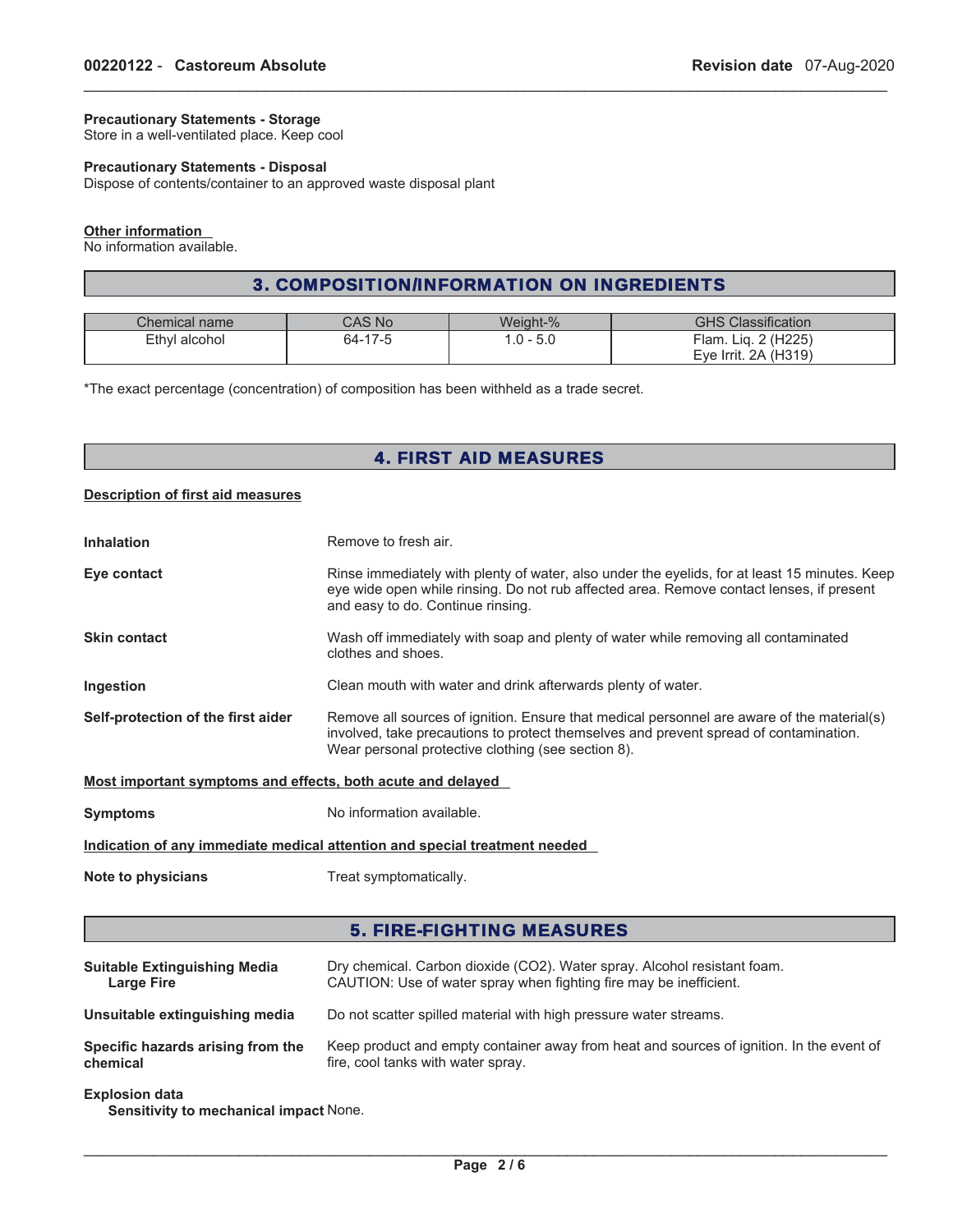**Sensitivity to static discharge** Yes.

**Special protective equipment for fire-fighters**

Firefighters should wear self-contained breathing apparatus and full firefighting turnout gear. Use personal protection equipment.

## 6. ACCIDENTAL RELEASE MEASURES

\_\_\_\_\_\_\_\_\_\_\_\_\_\_\_\_\_\_\_\_\_\_\_\_\_\_\_\_\_\_\_\_\_\_\_\_\_\_\_\_\_\_\_\_\_\_\_\_\_\_\_\_\_\_\_\_\_\_\_\_\_\_\_\_\_\_\_\_\_\_\_\_\_\_\_\_\_\_\_\_\_\_\_\_\_\_\_\_\_\_\_\_\_

**Personal precautions, protective equipment and emergency procedures**

**Personal precautions** Evacuate personnel to safe areas. Use personal protective equipment as required. See section 8 for more information. Take precautionary measures against static discharges. Do not touch or walk through spilled material.

#### **Methods and material for containment and cleaning up**

| <b>Methods for containment</b> | Stop leak if you can do it without risk. Do not touch or walk through spilled material. Dike far<br>ahead of liquid spill for later disposal.                 |
|--------------------------------|---------------------------------------------------------------------------------------------------------------------------------------------------------------|
| Methods for cleaning up        | Take precautionary measures against static discharges. Dam up. Soak up with inert<br>absorbent material. Pick up and transfer to properly labeled containers. |

## 7. HANDLING AND STORAGE

#### **Precautions for safe handling**

**Advice on safe handling** Use personal protection equipment. Do not breathe vapor or mist. Keep away from heat, hot surfaces, sparks, open flames and other ignition sources. No smoking. Take precautionary measures against static discharges. Use with local exhaust ventilation.

#### **Conditions for safe storage, including any incompatibilities**

| <b>Storage Conditions</b> | Keep container tightly closed in a dry and well-ventilated place. Keep away from open |
|---------------------------|---------------------------------------------------------------------------------------|
|                           | flames, hot surfaces and sources of ignition.                                         |

## 8. EXPOSURE CONTROLS/PERSONAL PROTECTION

#### **Control parameters**

#### **Exposure Limits**

| Chemical name | <b>ACGIH TLV</b> | <b>OSHA PEL</b>                      | NIOSH IDLH                  |
|---------------|------------------|--------------------------------------|-----------------------------|
| Ethyl alcohol | STEL: 1000 ppm   | TWA: 1000 ppm                        | IDLH: $3300$ ppm            |
| 64-17-5       |                  | TWA: $1900 \text{ mg/m}^3$           | TWA: 1000 ppm               |
|               |                  | (vacated) TWA: 1000 ppm              | TWA: 1900 mg/m <sup>3</sup> |
|               |                  | (vacated) TWA: $1900 \text{ mg/m}^3$ |                             |

## **Appropriate engineering controls**

**Engineering controls** Showers

Eyewash stations Ventilation systems.

## **Individual protection measures, such as personal protective equipment**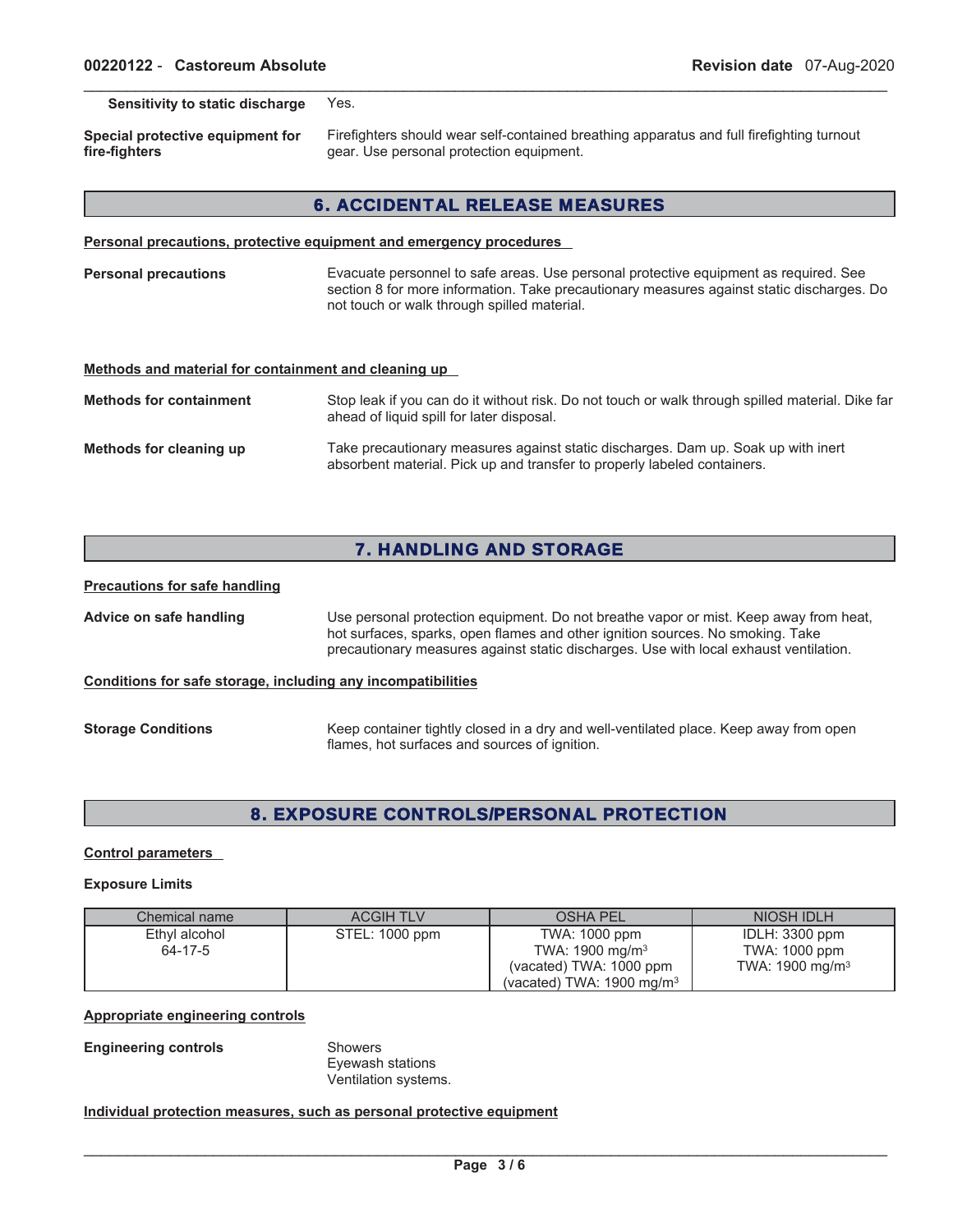| Eye/face protection                   | Tight sealing safety goggles.                                                                                                                                                                                                                                               |
|---------------------------------------|-----------------------------------------------------------------------------------------------------------------------------------------------------------------------------------------------------------------------------------------------------------------------------|
| Skin and body protection              | No special protective equipment required.                                                                                                                                                                                                                                   |
| <b>Respiratory protection</b>         | No protective equipment is needed under normal use conditions. If exposure limits are<br>exceeded or irritation is experienced, ventilation and evacuation may be required.                                                                                                 |
| <b>General hygiene considerations</b> | Do not eat, drink or smoke when using this product. Contaminated work clothing should not<br>be allowed out of the workplace. Regular cleaning of equipment, work area and clothing is<br>recommended. Wash hands before breaks and immediately after handling the product. |

\_\_\_\_\_\_\_\_\_\_\_\_\_\_\_\_\_\_\_\_\_\_\_\_\_\_\_\_\_\_\_\_\_\_\_\_\_\_\_\_\_\_\_\_\_\_\_\_\_\_\_\_\_\_\_\_\_\_\_\_\_\_\_\_\_\_\_\_\_\_\_\_\_\_\_\_\_\_\_\_\_\_\_\_\_\_\_\_\_\_\_\_\_

# 9. PHYSICAL AND CHEMICAL PROPERTIES

| Information on basic physical and chemical properties<br><b>Physical state</b><br>Appearance<br>Odor<br><b>Odor threshold</b>                                                                                                                                                                                                                                                                                                                                                                       | Viscous liquid<br>Brown orange<br>Characteristic<br>No information available |                                                                                                                                                                                                                                                                                                                                                                                                                                                               |
|-----------------------------------------------------------------------------------------------------------------------------------------------------------------------------------------------------------------------------------------------------------------------------------------------------------------------------------------------------------------------------------------------------------------------------------------------------------------------------------------------------|------------------------------------------------------------------------------|---------------------------------------------------------------------------------------------------------------------------------------------------------------------------------------------------------------------------------------------------------------------------------------------------------------------------------------------------------------------------------------------------------------------------------------------------------------|
| <b>Property</b><br>рH<br>Melting point / freezing point<br>Boiling point / boiling range<br><b>Flash point</b><br><b>Evaporation rate</b><br>Flammability (solid, gas)<br>Vapor Pressure (mm Hg @ 20°C):<br><b>Vapor density</b><br><b>Relative density</b><br>Specific Gravity @ 20/20 °C<br>Solubility(ies)<br><b>Water solubility</b><br>Solubility in other solvents<br><b>Partition coefficient</b><br><b>Autoignition temperature</b><br><b>Decomposition temperature</b><br><b>Viscosity</b> | <b>Values</b><br>$>$ 35 °C<br>62 °C / 144 °F<br>N/A                          | Remarks • Method<br>No information available<br>No information available<br>No information available<br>CC (closed cup)<br>No information available<br>No information available<br>No information available<br>No information available<br>No information available<br><b>RTM-101</b><br>No information available<br>No information available<br>No information available<br>No information available<br>No information available<br>No information available |
| <b>Other information</b><br><b>Explosive properties</b><br><b>Oxidizing properties</b>                                                                                                                                                                                                                                                                                                                                                                                                              | No information available<br>No information available                         |                                                                                                                                                                                                                                                                                                                                                                                                                                                               |

## 10. STABILITY AND REACTIVITY

| <b>Reactivity</b>                  | No information available.                 |
|------------------------------------|-------------------------------------------|
| <b>Chemical stability</b>          | Stable under normal conditions.           |
| Possibility of hazardous reactions | None under normal processing.             |
| <b>Conditions to avoid</b>         | Heat, flames and sparks.                  |
| Incompatible materials             | None known based on information supplied. |
|                                    |                                           |

# **Hazardous decomposition products** None known based on information supplied.

# 11. TOXICOLOGICAL INFORMATION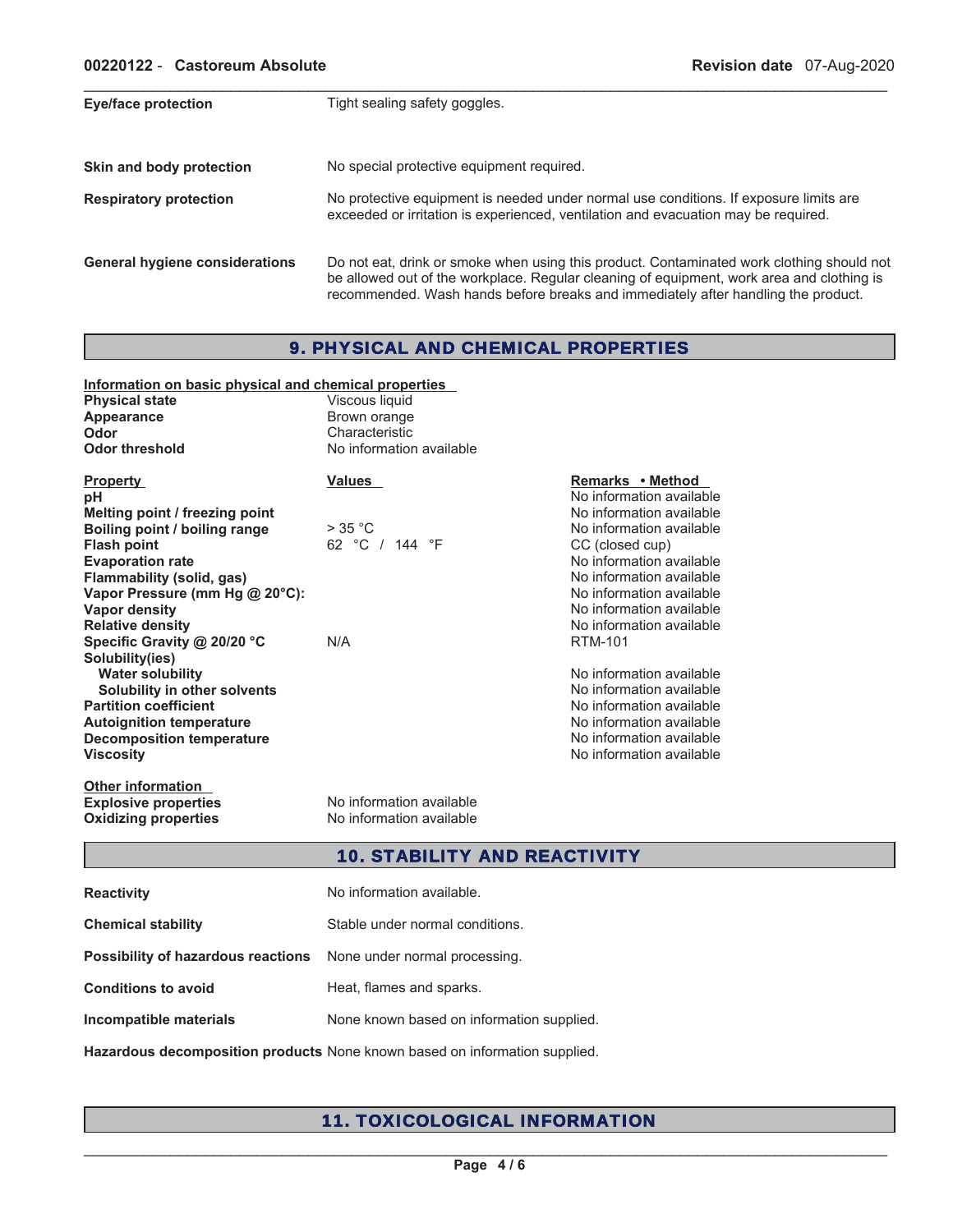## **Information on likely routes of exposure**

| <b>Inhalation</b>                                                            | Specific test data for the substance or mixture is not available. |  |
|------------------------------------------------------------------------------|-------------------------------------------------------------------|--|
| Eye contact                                                                  | Specific test data for the substance or mixture is not available. |  |
| <b>Skin contact</b>                                                          | Specific test data for the substance or mixture is not available. |  |
| Ingestion                                                                    | Specific test data for the substance or mixture is not available. |  |
| Symptoms related to the physical, chemical and toxicological characteristics |                                                                   |  |
| Symptoms                                                                     | No information available.                                         |  |
| Acute toxicity                                                               |                                                                   |  |
|                                                                              |                                                                   |  |

\_\_\_\_\_\_\_\_\_\_\_\_\_\_\_\_\_\_\_\_\_\_\_\_\_\_\_\_\_\_\_\_\_\_\_\_\_\_\_\_\_\_\_\_\_\_\_\_\_\_\_\_\_\_\_\_\_\_\_\_\_\_\_\_\_\_\_\_\_\_\_\_\_\_\_\_\_\_\_\_\_\_\_\_\_\_\_\_\_\_\_\_\_

**Numerical measures of toxicity**

## **Delayed and immediate effects as well as chronic effects from short and long-term exposure**

| No information available. |
|---------------------------|
| No information available. |
| No information available. |
| No information available. |
| No information available. |
|                           |

## 12. ECOLOGICAL INFORMATION

## **Ecotoxicity**

.

#### **Persistence and degradability** No information available.

**Bioaccumulation** There is no data for this product.

## **Other adverse effects**

No information available.

# 13. DISPOSAL CONSIDERATIONS

## **Waste treatment methods**

| Waste from residues/unused    | Dispose of in accordance with local regulations. Dispose of waste in accordance with |
|-------------------------------|--------------------------------------------------------------------------------------|
| products                      | environmental legislation.                                                           |
| <b>Contaminated packaging</b> | Do not reuse empty containers.                                                       |